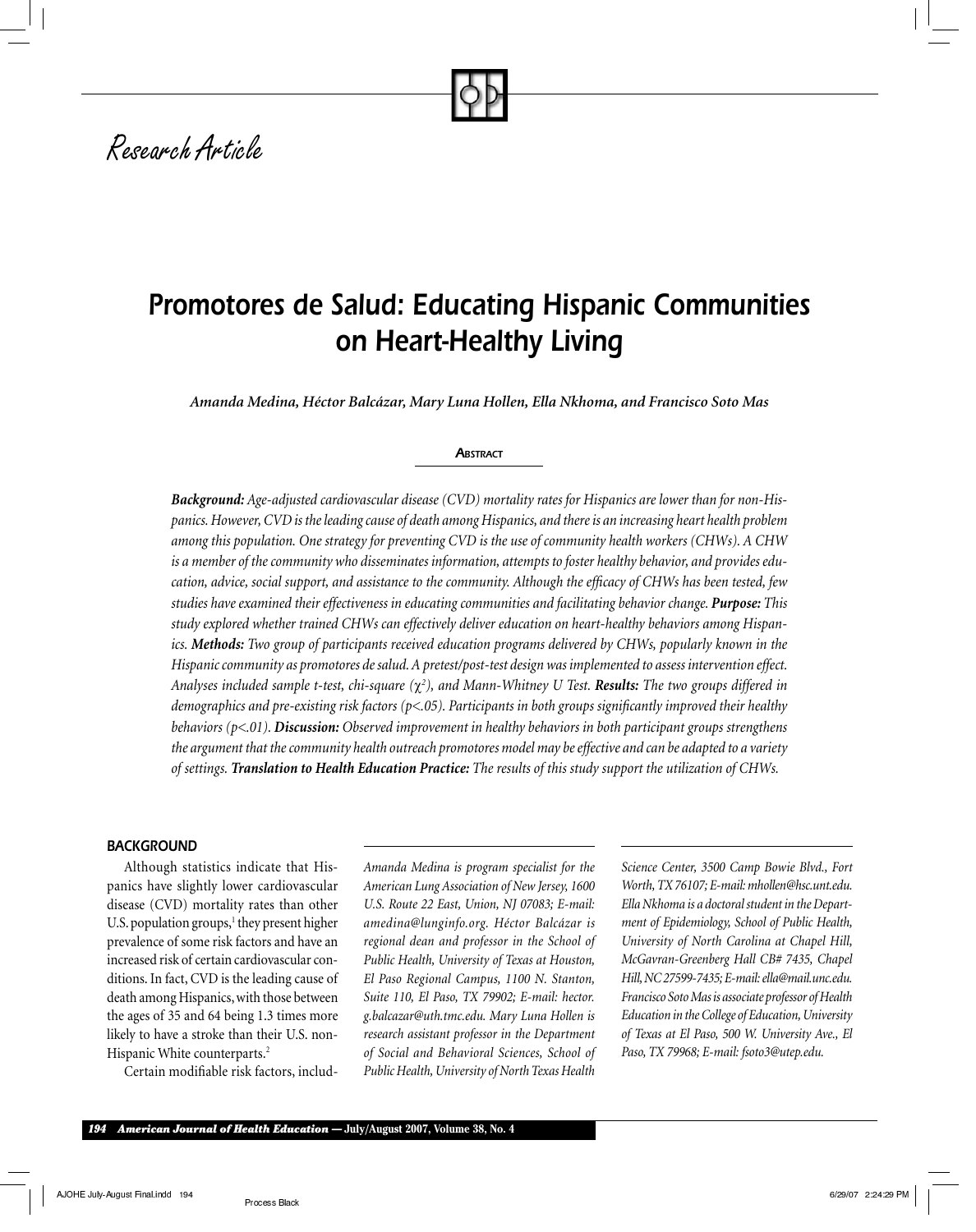ing high blood pressure, high cholesterol, diabetes, tobacco use, obesity, and lack of exercise, are the main targets for primary and secondary prevention of heart disease and stroke. A substantial proportion of the Hispanic population has multiple risk factors, increasing their likelihood of CVD. For instance, 80% of Mexican American adults (Mexican Americans constitute the largest subgroup of the Hispanic population) with hypertension have uncontrolled high blood pressure<sup>3</sup> and are 1.7 times as likely to have diabetes as non-Hispanic Whites.<sup>4</sup> Similarly, obesity continues to increase among Mexican American children and adults.<sup>5,6</sup>

All of this represents a formidable public health challenge given the rapid growth of the Hispanic population, including the elderly. In 2004, more than 40 million Hispanics were living in the United States, representing 13.8% of the total population. More than 10% of Hispanics are 55 years of age and older.7 As this segment of the population continues to grow, heart failure and other cardiovascular diseases will continue to increase in importance as a public health concern requiring greater focus on culturally competent prevention strategies.

Factors that contribute to increased risk for CVD and poor health outcomes among Hispanics include (a) language and cultural barriers, and (b) lack of health insurance and access to preventive care.<sup>8</sup> According to the U.S. Census Bureau, more than 28.1 million people in the U.S. speak Spanish at home.9 The development and dissemination of health information and education in Spanish is a crucial step in providing all Americans with accurate information, so that informed decisions can be made regarding health maintenance, disease prevention and treatment for themselves and/or family members.10 Similarly, a recent U.S. Census Bureau study found that 32.7% of Hispanics are uninsured, and lack access to appropriate health care.<sup>11</sup>

#### *Community Health Workers*

One of the *Healthy People 2010* goals is to eliminate health disparities. Racial/ethnic minority groups, including Hispanics, are disproportionately affected by several of the leading causes of mortality and morbidity.<sup>12</sup> Using community health workers (CHWs) to deliver health education interventions is a promising strategy to improve the health care and health status of underserved minority populations.<sup>13</sup>

A CHW is someone who (a) is a member of the community, (b) spreads new information,  $(c)$  attempts to influence healthy behavior, and (d) provides education, advice, social support, and aid to his/her community. CHWs also provide community-based services such as assessment of health and risk status, delivery of educational interventions, and tracking and monitoring of fellow community members.<sup>13-15</sup> However, the CHW profile varies across programs. For instance, CHWs may receive no formal training or several months of training; they may be employed by a single agency or many agencies; they may or may not be paid for the time they spend in training and performing their various roles.<sup>13-16</sup>

CHW programs have been widely used to reach a variety of populations and to address a variety of health issues.17-21 Similarly, the efficacy of CHWs has been tested in randomized controlled intervention trials.<sup>22-24</sup> However, few studies have looked at CHWs' effectiveness or lack of effectiveness in educating communities. This is important, as translation of research into community interventions continues to be an issue with regard to behavior-related risk factors for chronic diseases, including CVD.

Since the 1990 Texas census, the state's Hispanic population has almost doubled, representing the fastest growing minority group in the North Texas region.<sup>25</sup> This region includes Dallas, Fort Worth, and Arlington, three metropolitan areas that have experienced sustained economic growth and have attracted many Hispanics among their 5 million total residents. Despite this rapid growth, few comprehensive programs exist to meet the health needs of this Hispanic population. This constitutes an opportunity for culturally and linguistically appropriate educational strategies using community

initiatives such as the CHW model.

One particular health education program, *Salud Para Su Corazón of North Texas* (SPSCNT), understood the relevance of CHWs—popularly known in the Hispanic community as *promotores de salud*—for the Hispanic populations residing in the area. Its main goal was to promote heart-healthy lifestyle behavior education among Hispanics. The National Heart, Lung, and Blood Institute (NHLBI) initiated this heart health community-based intervention program by funding SPSCNT as one of the initial six of today's twelve National Enhanced Dissemination and Utilization Centers. Empirical evidence has accumulated regarding the impact of SPSCNT as a culturally comprehensive Hispanic CVD prevention program.<sup>26-28</sup> The program is part of an ongoing national initiative to build community-based *promotores* models for CVD prevention using different intervention strategies. SPSCNT has built an infrastructure in Forth Worth and surrounding communities that includes a community-based participatory approach.

SPSCNT distinguishes itself from other CHW programs in several ways. First, it was developed using a participatory perspective in which the community was invited to contribute. In this context, a Network of Partner Organizations consisting of community agencies/organizations working with Hispanics was established to inform implementation strategies. In addition, SPSCNT established a train-the-trainer model in which NHLBI-trained *promotores*, under the supervision and support of the investigators, trained the local *promotores*, who then took the lead in the recruitment/training process. *Promotores* were also actively involved in the development of the program. Second, SPSCNT collaborated with the Network of Partner Organizations, which represented many constituencies in the community, thus providing an ideal environment in which to build culturally enriched strategies, train *promotores*, disseminate information, and recruit community members.

## *PURPOSE*

The purpose of this study was to explore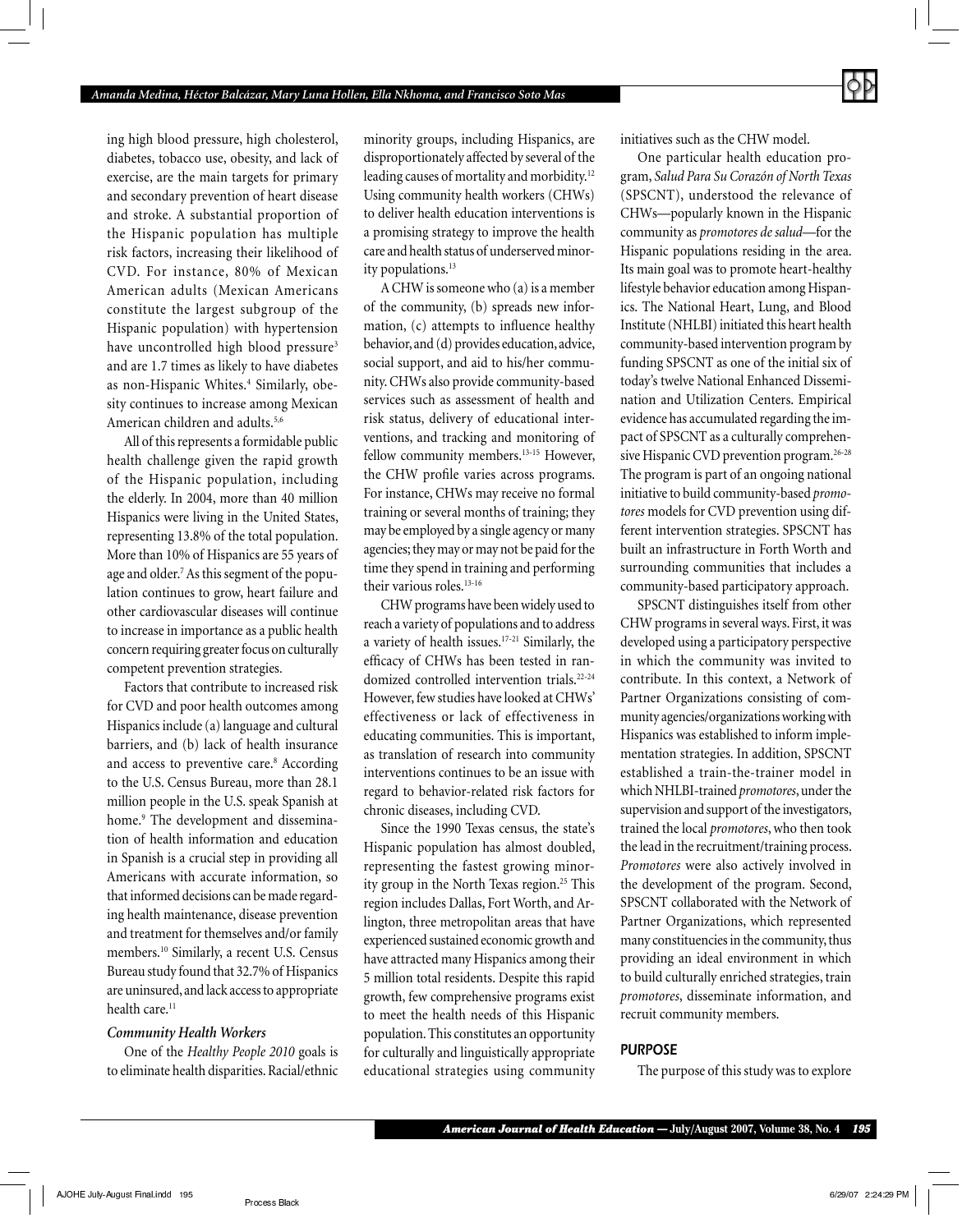whether trained CHWs, or *promotores de salud*, can effectively deliver a community-oriented, environmentally uncontrolled educational intervention and facilitate behavior change among Hispanics residing in North Texas.

## *METHODS*

#### *Study Design and Participants*

To assess the changes in reported health behaviors, the study followed a two-group, pre- and post-test design. All participants completed a heart-healthy behavior questionnaire immediately before the intervention and six months after the initiation of the intervention. The Institutional Review Board approved the study, and the participants gave written informed consent in English or Spanish. The intervention consisted of two groups of participants who received a six-month education program through one of two different approaches: (1) structured intervention in a classroom setting (Classroom Group), or (2) distribution of heath education materials mailed or delivered to the participants' homes in a more informal setting (Home Group). The two groups differed in demographics and CVD-related risk factors, which allowed for an assessment of the effectiveness of two education approaches under different circumstances. The two-group design facilitated the implementation and evaluation of two different education approaches. Although trained *promotores de salud* recruited participants and delivered the intervention to both groups, the Classroom Group intervention was more traditional, controlled, and structured, and used a previously tested education curriculum. In contrast, the Home Group intervention was less controlled and structured, as materials were delivered to participants' home environment, giving them the opportunity to review and learn from the materials on their own.

A total of 213 male and female Hispanic adults from a metropolitan area, primarily monolingual Spanish speaking, were initially recruited to participate in the program and met the study's eligibility criteria, which included (a) being of Hispanic descent, (b) being 18 years of age or older, and (c) not currently being treated for any cardiovascular, hypertensive, or diabetes condition. Recruitment took place in a number of different contexts, including citywide Hispanic events, such as health fairs, and ongoing programs, such as General Education Diploma (GED) classes and toddler/pre-kindergarten classes for parents. *Promotores* also recruited participants in their own neighborhoods.

Where setting allowed, qualified individuals were told about the nature of the program, provided with informed consent materials, and asked to complete pretest questionnaires and select their intervention group. In those settings that did not allow for confidential interaction, prospective participants were briefed on the nature of the program and asked to provide contact information. *Promotores* then contacted these individuals within a few days by telephone and invited them to attend a group orientation meeting, where they completed informed consent forms and questionnaires and self-selected the group they preferred to join. Most of the Home Group participants came from the *promotores*' neighborhoods, and in some cases they were recruited in their own households, where they also completed program requirements such as consent forms and questionnaires. (More details about the recruitment, training, questionnaires, and procedures can be found on the CD-ROM *The Promotores de Salud Community Health Outreach Model, The North Texas Salud Para Su Corazón NHLBI CVD EDUC Initiative, 2004,* which is available upon request [HB].)

#### *Promotores de Salud*

Consistent with the CHW model, all SPSCNT *promotores de salud* were Hispanic/ Latino, spoke the Spanish language, lived in the same community as the participants, and demonstrated a strong desire to work with the Hispanic community. One male and 18 female *promotores* were recruited (this difference may be due to the fact that men in this community may work long hours while more women have part-time jobs that make

their schedule more flexible). Their mean age was 45 years old (range 23-68), 75% were married, and 74% were born in Mexico and had resided in the United States for an average of 26 years. Their mean education level was equivalent to middle school, and 58% preferred speaking both English and Spanish.

Initially, *promotores* were recruited at network partner organizations, at public events, and through the local media. The program also partnered with local agencies involved in the training of CHWs, some of which are recognized by the Texas Department of State Health Services as certified training sites. These approaches were successful in identifying and recruiting *promotores*, who were then trained by the NHLBI-trained *promotores*. Local *promotores* recruited additional *promotores* in their own neighborhoods. Approximately half of the *promotores* were paid, and the rest were volunteers who generally did not hold a work permit but wanted to contribute to their community and had the experience of participating in a health-related program.

The NHLBI's *Su Corazón Su Vida* (*Your Heart, Your Life*),<sup>29</sup> a user-friendly, bilingual, evidence-based curriculum, was used to train *promotores de salud* (for further details on the curriculum, please see the NHLBI website). The training was facilitated by the investigators and consisted of approximately 50 hours of didactic or on-the-job instruction, practicum education (32 hours), and ongoing in-service sessions (16 hours). Additionally, *promotores* were provided with ongoing skills development based on project demand and personal skills, thus addressing the needs of each person individually while facilitating group integration. These training sessions were facilitated by the investigators and by master's-level public health students.

#### *Measures*

*Promotores* collected demographic data and helped participants complete a self-reported risk factor questionnaire (available in English and Spanish) for cardiovascular disease in a yes/no format. Questions included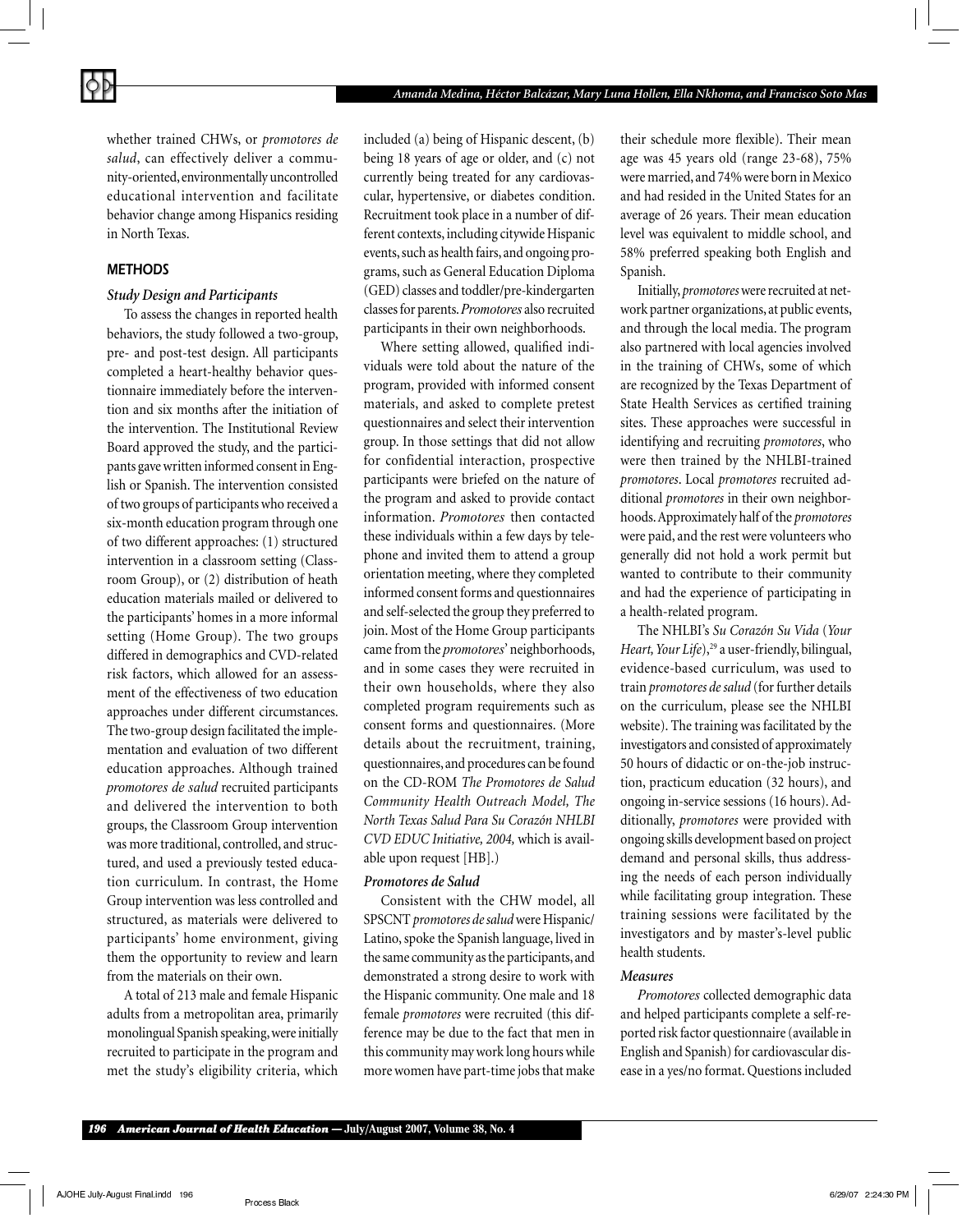family history of CVD, current smoking status, exposure to secondhand smoke, and personal assessment of body weight and physical activity level. The questionnaire also asked whether the participant had ever received a doctor's diagnosis of high blood pressure, high cholesterol, and/or diabetes. These data were used for comparing both groups of participants.

The main outcome measure was a pencil and paper, 35-item, 4-point Likert-type scale  $(1 = never, 4 = always)$  questionnaire that assessed participants' heart-healthy behaviors before and six months after baseline assessment. The scale included five subscales assessing the following factors: salt and sodium consumption (ten items), cholesterol and fat consumption (ten items), weight-control practices (five items), physical activity level (ten items) and overall risk level (mean of all subscale scores). The questionnaire was available in English and Spanish, and questions were simply worded for easy comprehension (e.g., "Do you drink fat-free or 1% milk?"). As in the risk factor questionnaire, *promotores* helped all participants complete the questionnaire.

Given the high positive correlations among the pretest and post-test scores, a composite overall mean pre–health behavior score (computed from the four pretest health scores) and mean overall post–health behavior score (computed from four posttest health scores) were computed. Specifi cally, pre-salt scores were highly correlated with pre-fat, pre-weight, and pre–physical activity scores (*p<*.01); pre-fat scores were highly correlated with pre-nonsmoking, pre-weight, and pre–physical activity scores (*p*<.05); and pre-weight scores were highly correlated with pre–physical activity scores (*p*<.01). Among the post-test health behavior scores, post-salt scores were correlated with post-fat, post-weight, and post–physical activity scores (*p*<.05); post-fat scores with post-weight and post–physical activity scores (*p*<.05); and post-weight scores with post–physical activity scores (*p*<.01). Thus, the four pretest health behavior scores and the four post-test health behavior scores were significantly correlated among each other: salt and sodium (10 items,  $\alpha$ =.73); fat and cholesterol behaviors (10 items,  $\alpha = .82$ ); weight-control behaviors (5 items,  $\alpha = .75$ ); physical activity behaviors (10 items,  $\alpha = .83$ ); and smoking behaviors (3 items,  $\alpha = .71$ ).

To obtain content and face validity on each scale, SPSCNT investigators first developed the items from the NHLBI SPSC *An Ounce of Prevention* workbook and from a *fotonovela* based on heart-healthy living among Hispanics. Second, a panel of cardiovascular and public health experts provided feedback on the relevance of each item. Third, the questionnaire was tested with a group of *promotores*. Internal consistency was computed for each subscale using pre- and post-test data. The results showed that the subscales had acceptable reliability (Cronbach alpha coefficients>.70).<sup>30</sup>

#### *Study Procedures*

Under the supervision of the investigators, the *promotores de salud* met weekly in a classroom setting with the Classroom Group and delivered six structured, educational sessions using the *Su Corazón Su Vida* curriculum and materials. The curriculum consisted of the following lessons: (1) "Are you at risk of heart disease?"; (2) "Be more physically active"; (3) "All you need to know about blood pressure, salt, and sodium"; (4) "Eat less fat, saturated fat, and cholesterol"; (5) "Maintain a healthy weight"; and (6) "Make heart-healthy eating a family affair." Culturally and linguistically relevant heart-health materials from NHLBI and other instructional documents were also distributed during the sessions. To ensure consistency across facilitators, the content of the sessions was clearly defined, and the *promotores* were specifically trained to deliver all aspects of all sessions. Each class lasted from one-and-a-half to two hours. Additionally, *promotores* conducted periodic phone calls to participants to encourage retention and healthy behaviors. Education learning objectives were reviewed in sessions 1-4, and sessions 5-6 were dedicated to review. Therefore, to graduate from the SPSCNT program, participants were required to attend more than 50% of the training, or a minimum of

four complete sessions.

The Home Group did not receive classroom-setting education sessions. Instead, they received NHLBI educational material that was mailed or delivered periodically to their homes (the same material received by the Classroom Group); monthly phone calls from the *promotores* to confirm they had received the material and to encourage them to read it; and personalized postcards every two to three months to encourage retention. Six months after the intervention, the *promotores* visited all participants in their homes to collect post-intervention data through the same questionnaires used in the pretest.

#### *Data Management*

*Preliminary analysis strategy.* Before conducting main analyses, an attempt was made to find any significant  $(p<0.05)$ demographic and risk factor differences between the participants who completed and did not complete the post-test assessment. Furthermore, because participants self-selected their group membership, another attempt was made to examine any significant demographic and risk factor differences between the Classroom and Home Group participants. To examine categorical variable differences (e.g., gender, language preference, country of origin, and health risk factors) between completion status (completed vs. not completed) and completed participant groups (Classroom Group vs. Home Group), chi-square  $(\chi^2)$  tests and a Mann-Whitney *U* Test were conducted. To examine continuous variable differences (e.g., age, number of children, years residing in the United States), two one-way Analysis of Variance (ANOVA) measures were used to compare the same two-group factors.

*Statistical analysis strategy assessing impact of intervention.* To examine any positive changes between the healthy behaviors pretest to post-test scores, paired sample t-tests (with a conservative p-value of .01) were conducted on (a) all participant, (b) Classroom Group participants, and (c) Home Group participants. Because the participant groups differed in educational procedures,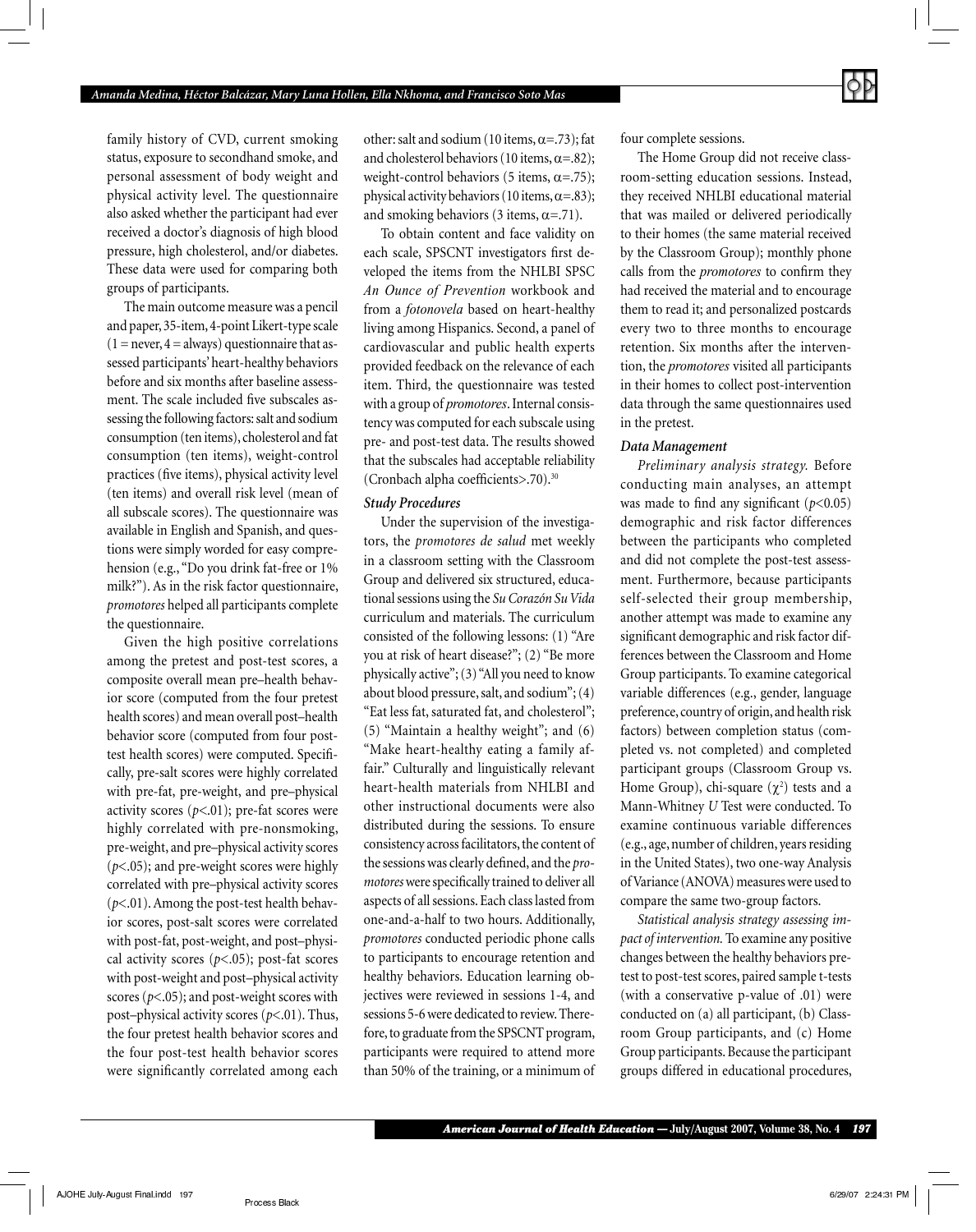| Demographic Variable               | Total |           | Classroom Group |      | Home Group |       |
|------------------------------------|-------|-----------|-----------------|------|------------|-------|
|                                    |       | $(n=113)$ | $(n=67)$        |      | $(n=46)$   |       |
| Age <sup>a</sup>                   | 37.27 | 10.89     | 35.71           | 8.92 | 39.40      | 12.92 |
| Gender <sup>b</sup>                |       |           |                 |      |            |       |
| Females                            | 94    | 83%       | 59              | 88%  | 35         | 76%   |
| Number of childrena,c              | 1.84  | 1.39      | 2.45            | 1.31 |            | 1.07  |
| Preferred languagec,d              |       |           |                 |      |            |       |
| Spanish                            | 109   | 96%       | 67              | 100% | 42         | 91%   |
| English                            | 4     | 4%        | $\overline{0}$  | 0%   | 4          | 9%    |
| Country of origin <sup>d</sup>     |       |           |                 |      |            |       |
| <b>United States</b>               | 21    | 19%       | 5               | 7%   | 16         | 35%   |
| Mexico                             | 64    | 57%       | 55              | 82%  | 19         | 41%   |
| Other                              | 11    | 10%       |                 | 1%   | 10         | 22%   |
| Years residing in United Statesa,c | 16.56 | 15%       | 13.03           | 10%  | 21.39      | 47%   |
| Smokingc,d                         | 8     | 7%        | 2               | 3%   | 6          | 13%   |
| Secondhand smoke                   | 21    | 19%       | 10              | 15%  | 11         | 24%   |
| High blood pressurec,d             | 19    | 17%       | 15              | 22%  | 4          | 9%    |
| High cholesterol                   | 15    | 13%       | 12              | 18%  | 3          | 7%    |
| <b>Diabetes</b>                    | 9     | 8%        | 6               | 9%   | 3          | 7%    |
| Overweight                         | 50    | 44%       | 33              | 49%  | 17         | 37%   |
| Lack of exercise                   | 42    | 37%       | 23              | 34%  | 19         | 41%   |
| History of heart diseased          | 24    | 21%       | 17              | 25%  | 7          | 15%   |

#### *Table 1. Comparison of SPSCNT Participants Who Entered and Completed the Program*

a Numbers displayed as means and SD or percents.

<sup>b</sup> Indicates statistically significant differences between total complete and total incomplete groups (p<0.05). The only statistically significant difference between groups was gender.

 $c$  Indicates statistically significant differences between completed Classroom and completed Home Groups (p<0.05).

 $d$  Indicates statistically significant differences between incomplete Classroom and incomplete Home Groups (p<0.05).

statistically comparing their test scores would have produced invalid results.

## *RESULTS*

Among Classroom Group participants, 152 agreed to participate, and 67 (44%) completed at least four classes and a 6 month post-test assessment. Among Home Group participants, 61 agreed to participate (no class attendance required), and 46 (75.4%) completed the same 6-month post-test assessment. Table 1 represents demographic and risk factor information by total and participant group.

Of the 213 participants recruited to complete pre-intervention questions (see "Measures" section above), 113 (53%) completed the program. The percentages of participants who did not complete the post-test healthy behavior questionnaire were different in the Classroom and Home Groups—56% and

25%, respectively. Compared to the Home Group, more Classroom Group participants dropped out of the program. Tables 1 and 2 include the demographic and risk factor information for individuals who completed and did not complete the program, respectively. These tables also reflect the demographic and risk factor scores for each participant group (Classroom and Home) by completion status.

There was a significant difference between those who completed and did not complete the program with regard to gender (*p*<.05): more males completed the program. Among the participants who completed the program, there were statistically significant differences between the Classroom Group and the Home Group with respect to demographic and risk factor variables. Classroom Group participants had more children (2- 3 children vs. 1 child), preferred speaking

Spanish in a greater proportion (100% vs. 91%), and had resided in the United States for a shorter period of time (mean of 13 years vs. 21.4 years) than Home Group participants, respectively. In addition, the Classroom Group had a lower proportion of participants who smoked (4% vs. 13%) and a higher proportion of participants with high blood pressure (22% vs. 9%) than the Home Group (Table 1).

Among the participants who did not complete the program, there were statistically significant differences between the Classroom Group and the Home Group with respect to language preference and country of origin. More Classroom Group participants preferred speaking Spanish than Home Group participants (100% vs. 80%), and a greater percentage of Classroom Group participants were from a country other than the United States (83% vs. 54%) (Table 2).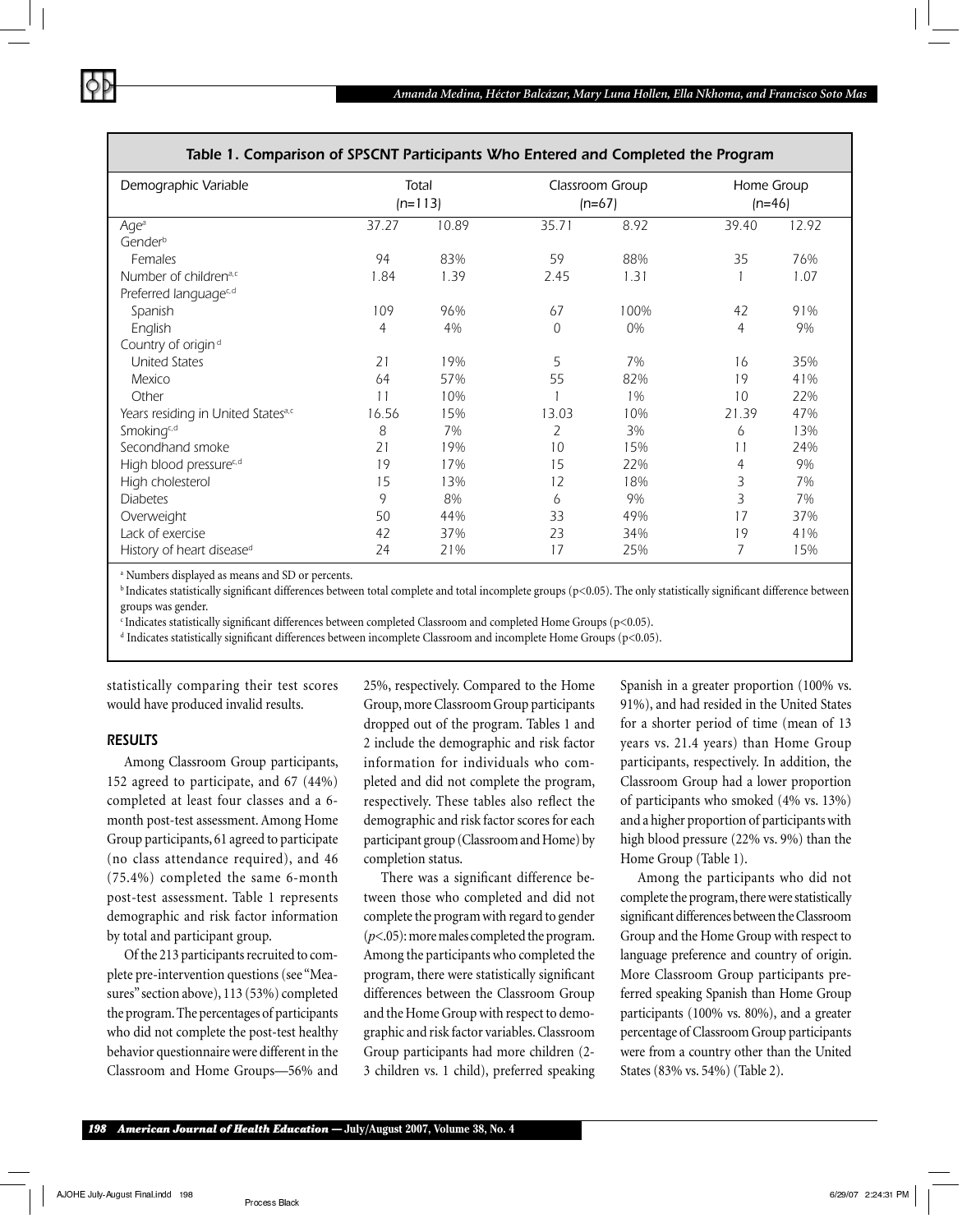

## *Table 2. Comparison of SPSCNT Participants Who Entered and Did Not Complete the Program*

| Demographic Variable                  | Total<br>$(n=100)$ |       | Classroom Group<br>$(n=85)$ |       | Home Group<br>$(n=15)$ |       |
|---------------------------------------|--------------------|-------|-----------------------------|-------|------------------------|-------|
| Age <sup>a</sup>                      | 37.01              | 9.62  | 36.31                       | 8.03  | 42.2                   | 17.24 |
| Gender <sup>b</sup>                   |                    |       |                             |       |                        |       |
| Females                               | 93                 | 93%   | 78                          | 92%   | 15                     | 100%  |
| Number of childrena,c                 | 1.88               | 1.32  | 1.97                        | 1.32  | 1.2                    | 1.03  |
| Preferred languagec,d                 |                    |       |                             |       |                        |       |
| Spanish                               | 97                 | 97%   | 85                          | 100%  | 12                     | 80%   |
| English                               | 3                  | 3%    | $\overline{0}$              | 0%    | 3                      | 20%   |
| Country of origin <sup>d</sup>        |                    |       |                             |       |                        |       |
| <b>United States</b>                  | 15                 | 15%   | 9                           | 11%   | 6                      | 40%   |
| Mexico                                | 76                 | 76%   | 69                          | 81%   | 7                      | 47%   |
| Other                                 | 3                  | 3%    | 2                           | 2%    |                        | 7%    |
| Years residing in United Statesa,c    | 14.39              | 11.83 | 13.93                       | 12.02 | 17.8                   | 10.28 |
| Smokingb,c                            | 6                  | 6%    | 3                           | 4%    | 3                      | 20%   |
| Secondhand smoke                      | 19                 | 19%   | 14                          | 16%   | 5                      | 33%   |
| High blood pressureb,c                | 18                 | 18%   | 11                          | 13%   | 7                      | 47%   |
| High cholesterol                      | 16                 | 16%   | 14                          | 16%   | $\overline{2}$         | 13%   |
| <b>Diabetes</b>                       | 4                  | 4%    | 3                           | 4%    |                        | 7%    |
| Overweight                            | 51                 | 51%   | 40                          | 47%   | 11                     | 73%   |
| Lack of exercise                      | 43                 | 43%   | 33                          | 39%   | 10                     | 67%   |
| History of heart disease <sup>c</sup> | 29                 | 29%   | 21                          | 25%   | 8                      | 53%   |

a Numbers displayed as means and SD or percents.

 $^{\rm b}$  Indicates statistically significant differences between total complete and total incomplete groups (p<0.05). The only statistically significant difference between groups was gender.

c Indicates statistically signifi cant differences between completed Classroom and completed Home Groups (p<0.05).

 $^{\rm d}$  Indicates statistically significant differences between incomplete Classroom and incomplete Home Groups (p<0.05).

#### *Impact of Intervention*

To determine whether the intervention had an impact on the participants' hearthealthy test scores, this study investigated whether individual participants who completed the intervention, as well as each participant group, showed increased healthy behaviors after the SPSCNT program. The means, standard deviations, and t-test values of the dependent measures are presented in Table 3.

 After performing paired sample t-tests using the pretest and 6-month post-test behavior scores, there were statistically significant differences between all pretest and post-test behavior scores (all *p*<.01). Specifically, all participants reported improved overall health; healthier dietary practices, including salt, sodium, fat and cholesterol consumption; enhanced weight control practices; and increased physical activity level. In addition, the same analysis was conducted on each participant group. Between both groups, the results were the same; there were increased healthy behaviors among both Classroom and Home Groups. These results show that the SPSCNT intervention program increased healthy behavior scores among all participants, regardless of group (Table 3).

#### *DISCUSSION*

This study showed that all participants, in both groups, improved with respect to healthy behaviors. The study also showed positive changes from pretest to post-test healthy lifestyle behavior scores among all participants, demonstrating that program components could produce positive healthy behaviors in both classroom and home settings. The results of this study are consistent with the literature.20-24 Observed improvement in healthy behaviors in both participant groups strengthens the argu-

ment that the community health outreach *promotores* model may be effective and can be adapted to a variety of settings. Previous research has indicated the efficacy of CHWs in delivering interventions under randomized, controlled circumstances.<sup>22-24</sup> The present study contributes to the literature in translating research into practice, and by indicating that CHWs can also effectively facilitate behavior change under uncontrolled circumstances.

There were many notable unique features that emerged during the implementation of SPSCNT that should be explored further. Although acculturation was not measured in this study, it was observed that those who were recent immigrants and experienced more English language barriers selected the classroom group. Previous research shows that learning styles are related to acculturation levels among Mexican Americans.31,32 Future studies should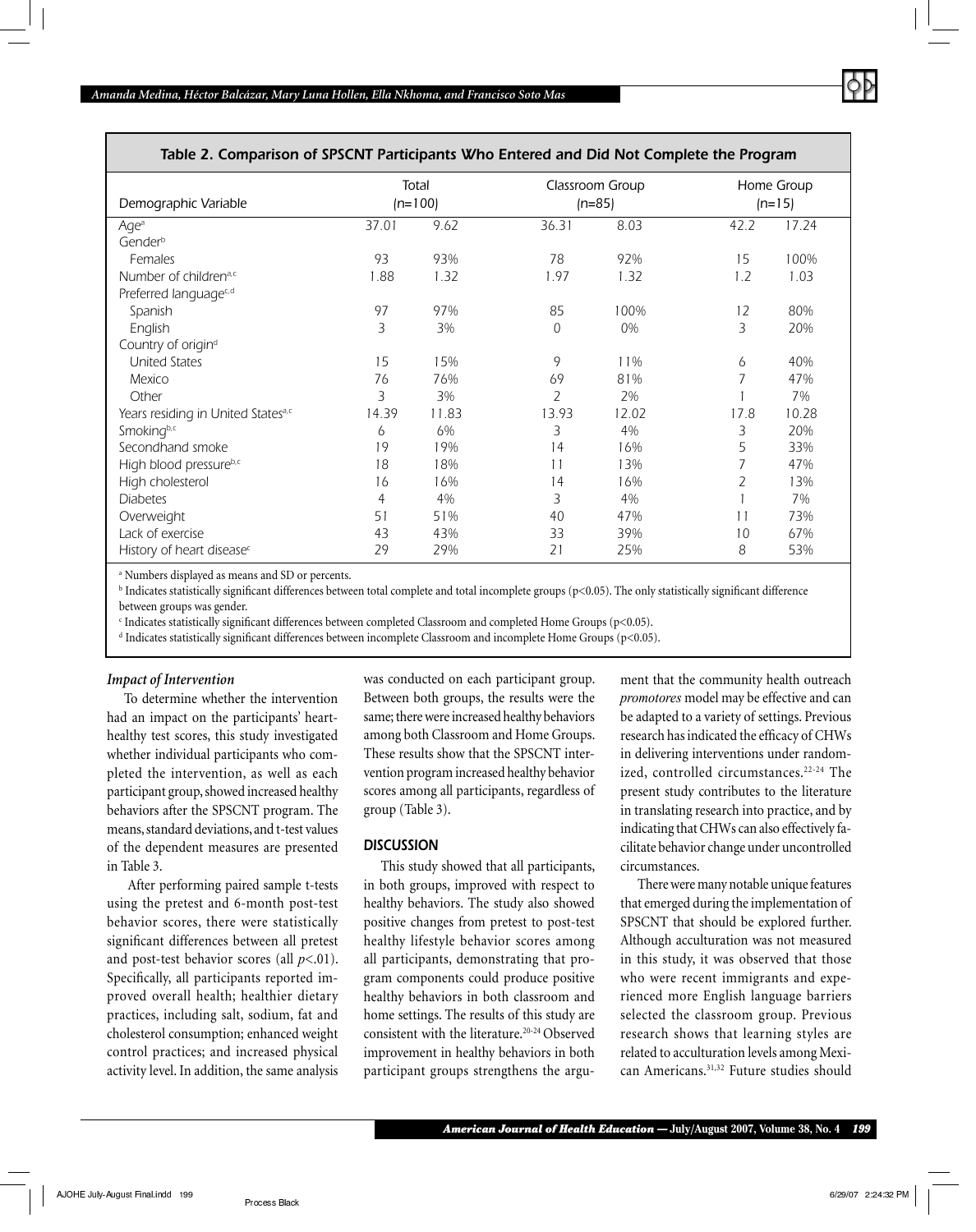

| Table 3. Health Behavior Changes by Total Participants and Group |                             |              |              |              |                          |          |  |
|------------------------------------------------------------------|-----------------------------|--------------|--------------|--------------|--------------------------|----------|--|
| Group                                                            | <b>Measures</b>             | $\mathsf{N}$ | Mean         | SD           | Pair                     | t-value  |  |
| Total                                                            | Prehealth<br>Posthealth     | 113<br>113   | 2.36<br>3.07 | 0.44<br>0.54 | Prehealth-Posthealth     | $12.34*$ |  |
| Classroom Group                                                  | Prehealth<br>Posthealth     | 67<br>67     | 2.43<br>2.88 | 0.42<br>0.52 | Prehealth-Posthealth     | $7.98*$  |  |
| Home Group                                                       | Prehealth<br>Posthealth     | 46<br>46     | 2.27<br>3.34 | 0.45<br>0.44 | Prehealth-Posthealth     | $12.01*$ |  |
| Total                                                            | Presalt<br>Postsalt         | 113<br>113   | 2.6<br>3.24  | 0.43<br>0.44 | Presalt-Postsalt         | $12.16*$ |  |
| Classroom Group                                                  | Presalt<br>Postsalt         | 67<br>67     | 2.63<br>3.15 | 0.42<br>0.43 | Presalt-Postsalt         | $9.48*$  |  |
| Home Group                                                       | Presalt<br>Postsalt         | 46<br>46     | 2.56<br>3.35 | 0.45<br>0.44 | Presalt-Postsalt         | $8.30*$  |  |
| Total                                                            | Prefat<br>Postfat           | 113<br>113   | 2.46<br>3.19 | 0.64<br>0.56 | Prefat-Postfat           | $11.06*$ |  |
| Classroom Group                                                  | Prefat<br>Postfat           | 67<br>67     | 2.5<br>3.08  | 0.61<br>0.54 | Prefat-Postfat           | $9.29*$  |  |
| Home Group                                                       | Prefat<br>Postfat           | 46<br>46     | 2.41<br>3.33 | 0.69<br>0.55 | Prefat-Postfat           | $7.23*$  |  |
| Total                                                            | Preweight<br>Postweight     | 113<br>113   | 2.47<br>3.22 | 0.6<br>0.56  | Preweight-Postweight     | $10.96*$ |  |
| Classroom Group                                                  | Preweight<br>Postweight     | 67<br>67     | 2.52<br>3.14 | 0.56<br>0.58 | Preweight-Postweight     | $8.01*$  |  |
| Home Group                                                       | Preweight<br>Postweight     | 46<br>46     | 2.4<br>3.34  | 0.66<br>0.51 | Preweight-Postweight     | $7.81*$  |  |
| Total                                                            | Prephysical<br>Postphysical | 98<br>98     | 1.89<br>2.27 | 0.56<br>0.67 | Prephysical-Postphysical | $5.31*$  |  |
| Classroom Group                                                  | Prephysical<br>Postphysical | 62<br>62     | 2.06<br>2.34 | 0.52<br>0.65 | Prephysical-Postphysical | $3.33*$  |  |
| Home Group                                                       | Prephysical<br>Postphysical | 36<br>36     | 1.6<br>2.15  | 0.52<br>0.69 | Prephysical-Postphysical | $4.35*$  |  |
| *p-value is significant at $< 0.01$                              |                             |              |              |              |                          |          |  |

expand their evaluation designs to explore differences between groups and participants related to retention/dropout, attendance in education sessions, response to phone calls, and so on.

Another advantage of the SPSCNT is the *promotores*' personalized approaches to health education. The *promotores* used affective- and cognitive-based approaches to educate their fellow Hispanic community members. For example, as an affective-based teaching technique, the *promotores* told familial stories, distributed family recipes, and provided incentives through activities that involved the entire family, not only the participant. (More information on the education strategy can be found on the CD-ROM *The Promotores de Salud Community Health Outreach Model, The North Texas Salud Para Su Corazón NHLBI CVD EDUC Initiative, 2004,* which is available upon request.) The participants were treated like friends and family and were very responsive to this type of approach, which was

evident in their positive evaluations of the *promotores*. The *promotores* also used cognitive-based teaching techniques that incorporated valid curricula, print materials, and evaluation tools that enabled participants to easily process and learn the materials. The effectiveness of these educational and teaching approaches was not specifically assessed in this study, and it would be worthwhile to conduct future investigations to determine their impact.

Other issues observed in this study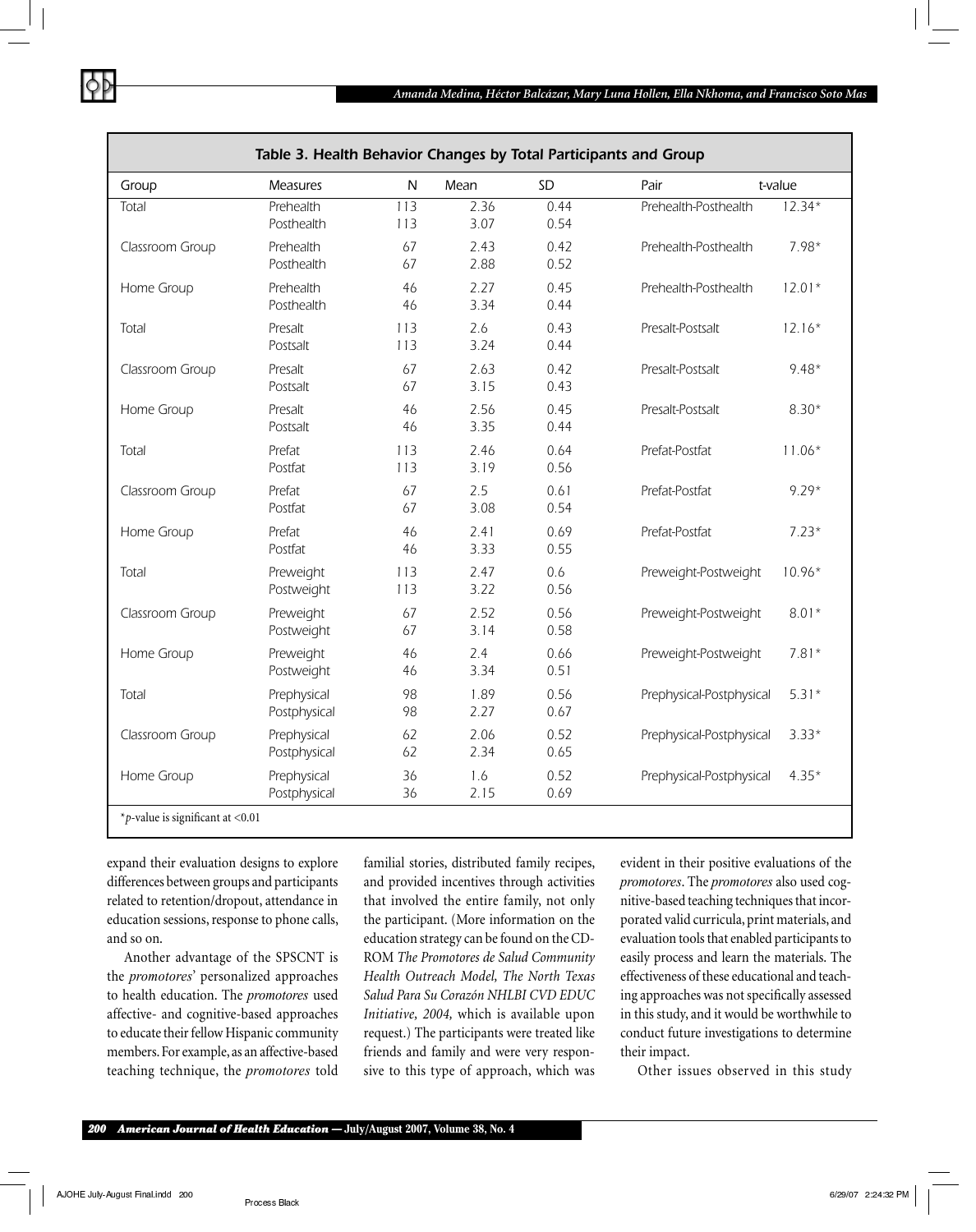

warrant further investigation, including differences in the number of male and female *promotores*, differences in dropout rates between the Classroom and Home groups, and differences in the number of participants who completed the program in each intervention group. Similarly, strategies for increasing retention need to be formally explored, including providing incentives, facilitating social support, and shortening the duration of the intervention.

In summary, community health outreach models and the use of CHWs constitute powerful tools to provide the community with much needed health education and services. This study illustrates how different educational approaches delivered by CHWs improve awareness and knowledge about heart-healthy living among Hispanic communities. The value and contributions of *promotores* should be respected, honored, and appreciated.

## *TRANSLATION TO HEALTH EDUCATION PRACTICE*

The results of this study suggest that CHWs can contribute to significant improvement in health education and healthy behaviors among minority groups, as they overcome documented barriers, such as familial responsibilities, language, culture, socioeconomic status, and immigration status. Health education interventions with Hispanic communities may particularly benefit from CHW involvement when:

1. CHWs are recruited from the same community in which the intervention will take place; are properly trained on the topics/behaviors of interest; and are involved throughout the entire process of the intervention, including planning, development of materials, implementation, and evaluation. For example, it is essential to seek the input of CHWs in the intervention design, content, and administration of the education curriculum, data collection methods, and follow-up approaches. This will not only facilitate the completion of the intervention, but will also translate into capacity building for future community activities.

2. A certain degree of flexibility is em-

bedded into the design and delivery of the intervention. For example, planners should include more than one method of data collection (e.g., self-administered and facilitated completion); provide an alternative location for educational activities (e.g., community center; participants' homes); and implement an extended timeline to accommodate those participants who hold temporary jobs and are only in the study area periodically. CHWs may be instrumental in informing researchers as they design appropriate studies, and in informing practitioners as they carry out interventions.

3. Education approaches include not only cognitive-based methods, but also affectivebased approaches that enhance participants' involvement in the education process. For example, an affective-based approach might include the integration of traditional stories, family recipes, and cultural expressions such as dance, music, and community-based activities. This can be achieved more easily through the involvement of CHWs, given that they share the same cultural and language background of the participants and understand their learning preferences.

4. The entire family is involved. For example, one should provide participation incentives that are attractive to the household, not only to the participant; extend any pledge to the entire family; and address certificates of recognition to both participant and spouse. CHWs understand the family dynamics of their neighbors and can work with practitioners in implementing familyoriented initiatives.

#### *Limitations*

There are a number of limitations to this study that should be pointed out. First, the present study design cannot examine which group showed the most improvement because the groups were very different from each other, and there were no control groups to compare them to. Second, mono-method bias, mono-operation bias, and acquiescence responses are additional threats to the study's measures. It is possible that not measuring lifestyle behaviors with multiple biological and observational methods (mono-method bias) and not assessing other measures that

relate to healthy lifestyles (mono-operation bias) affected the findings, not to mention the risk that participants faked their answers in order to make the results more impressive (acquiescence). These threats to the study's construct validity could be eliminated by having more than one method and measure for assessing healthy lifestyles. In addition, it should be noted that, because the study lacked multiple follow-up assessments, the SPSCNT program might lose its effectiveness over time.

#### *REFERENCES*

1. Kochanek KD, Murphy SL, Anderson RN, et al. Deaths: final data for 2002. *Natl Vital Stat Rep.* 2004;53(5):1-115.

2. Anderson RN, Smith BL. Deaths: leading causes for 2001. *Natl Vital Stat Rep.* 2003;52(9):1-85.

3. Racial/ethnic disparities in prevalence, treatment, and control of hypertension—United States, 1999–2002. *MMWR Morb Mortal Wkly Rep.* 2005;54(1):7-9.

4. Centers for Disease Control and Prevention. *National Diabetes Fact Sheet—United States, 2005.* Available at: http://www.cdc.gov/diabetes/pubs/pdf/ndfs\_2005.pdf. Accessed February 15, 2006.

5. Flegal KM, Carroll MD, Ogden CL, et al. Prevalence and trends in obesity among US adults, 1999–2000. *JAMA.* 2002;288:1723-1727.

6. Hedley AA, Ogden CL, Johnson CL, et al. Overweight and obesity among US children, adolescents, and adults, 1999–2002. *JAMA.* 2004;291:2847-2850.

7. U.S. Census Bureau. *Current Population Survey, Annual Social and Economic Supplement, 2004: Ethnicity and Ancestry Statistics Branch, Population Division.* Available at: http://www. census.gov/population/socdemo/hispanic/ ASEC2004/2004CPS\_tab1.1a.pdf. Accessed January 26, 2006.

8. U.S. Commission on Civil Rights. *The Health Care Challenge: Acknowledging Disparity, Confronting discrimination, and Ensuring Equality*, September 1999. Available at: http://www. law.umaryland.edu/marshall/usccr/documents/ cr12h34z.pdf. Accessed: May 29, 2007

9. U.S. Census Bureau. *Census 2000, Summary File 3.* Available at: http://www.census.gov. Accessed January 26, 2006.